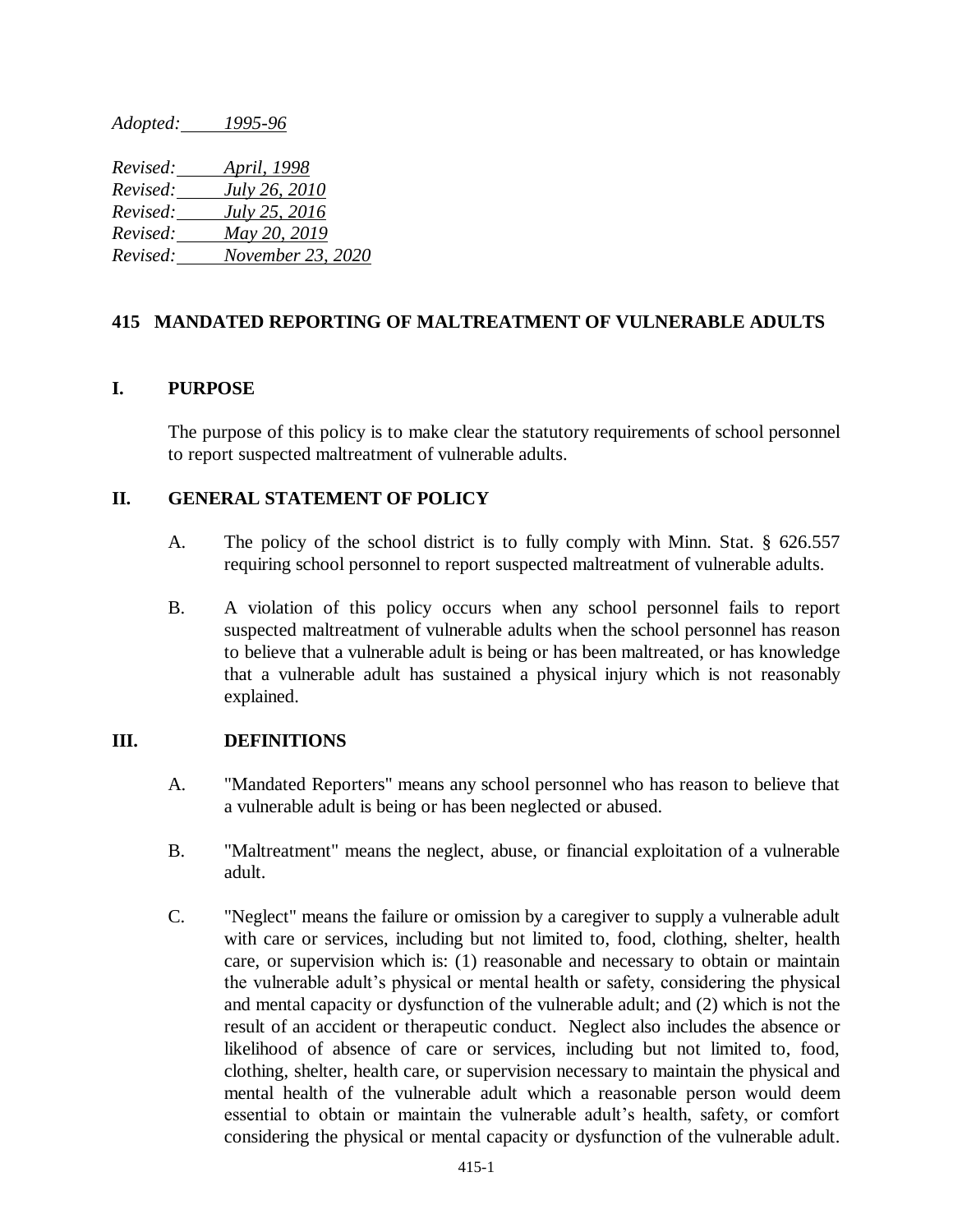Neglect does not include actions specifically excluded by Minn. Stat. § 626.5572, Subd. 17.

- D. "Abuse" means: (a) An act against a vulnerable adult that constitutes a violation of, an attempt to violate, or aiding and abetting a violation of: (1) assault in the first through fifth degrees as defined in sections 609.221 to 609.224; (2) the use of drugs to injure or facilitate crime as defined in section 609.235; (3) the solicitation, inducement, and promotion of prostitution as defined in section 609.322; and (4) criminal sexual conduct in the first through fifth degrees as defined in sections 609.342 to 609.3451. A violation includes any action that meets the elements of the crime, regardless of whether there is a criminal proceeding or conviction. (b) Conduct which is not an accident or therapeutic conduct as defined in this section, which produces or could reasonably be expected to produce physical pain or injury or emotional distress including, but not limited to, the following: (1) hitting, slapping, kicking, pinching, biting, or corporal punishment of a vulnerable adult; (2) use of repeated or malicious oral, written, or gestured language toward a vulnerable adult or the treatment of a vulnerable adult which would be considered by a reasonable person to be disparaging, derogatory, humiliating, harassing, or threatening; (3) use of any aversive or deprivation procedure, unreasonable confinement, or involuntary seclusion, including the forced separation of the vulnerable adult from other persons against the will of the vulnerable adult or the legal representative of the vulnerable adult; and (4) use of any aversive or deprivation procedures for persons with developmental disabilities or related conditions not authorized under section 245.825. (c) Any sexual contact or penetration as defined in section 609.341, between a facility staff person or a person providing services in the facility and a resident, patient, or client of that facility. (d) The act of forcing, compelling, coercing, or enticing a vulnerable adult against the vulnerable adult's will to perform services for the advantage of another. Abuse does not include actions specifically excluded by Minn. Stat. § 626.5572, Subd. 2.
- E. "Financial Exploitation" means a breach of a fiduciary duty by an actor's unauthorized expenditure of funds entrusted to the actor for the benefit of the vulnerable adult or by an actor's failure to provide food, clothing, shelter, health care, therapeutic conduct or supervision, the failure of which results or is likely to result in detriment to the vulnerable adult. Financial exploitation also includes: the willful use, withholding or disposal of funds or property of a vulnerable adult; the obtaining of services for wrongful profit or advantage which results in detriment to the vulnerable adult; the acquisition of a vulnerable adult's funds or property through undue influence, harassment, duress, deception or fraud; and the use of force, coercion or enticement to cause a vulnerable adult to perform services against the vulnerable adult's will for the profit or advantage of another.
- F. "Vulnerable Adult" means any person 18 years of age or older who: (1) is a resident or inpatient of a facility; (2) receives services required to be licensed under Minn. Stat. Ch. 245A, except as excluded under Minn. Stat. § 626.5572, Subd.  $21(a)(2)$ ; (3) receives services from a licensed home care provider or person or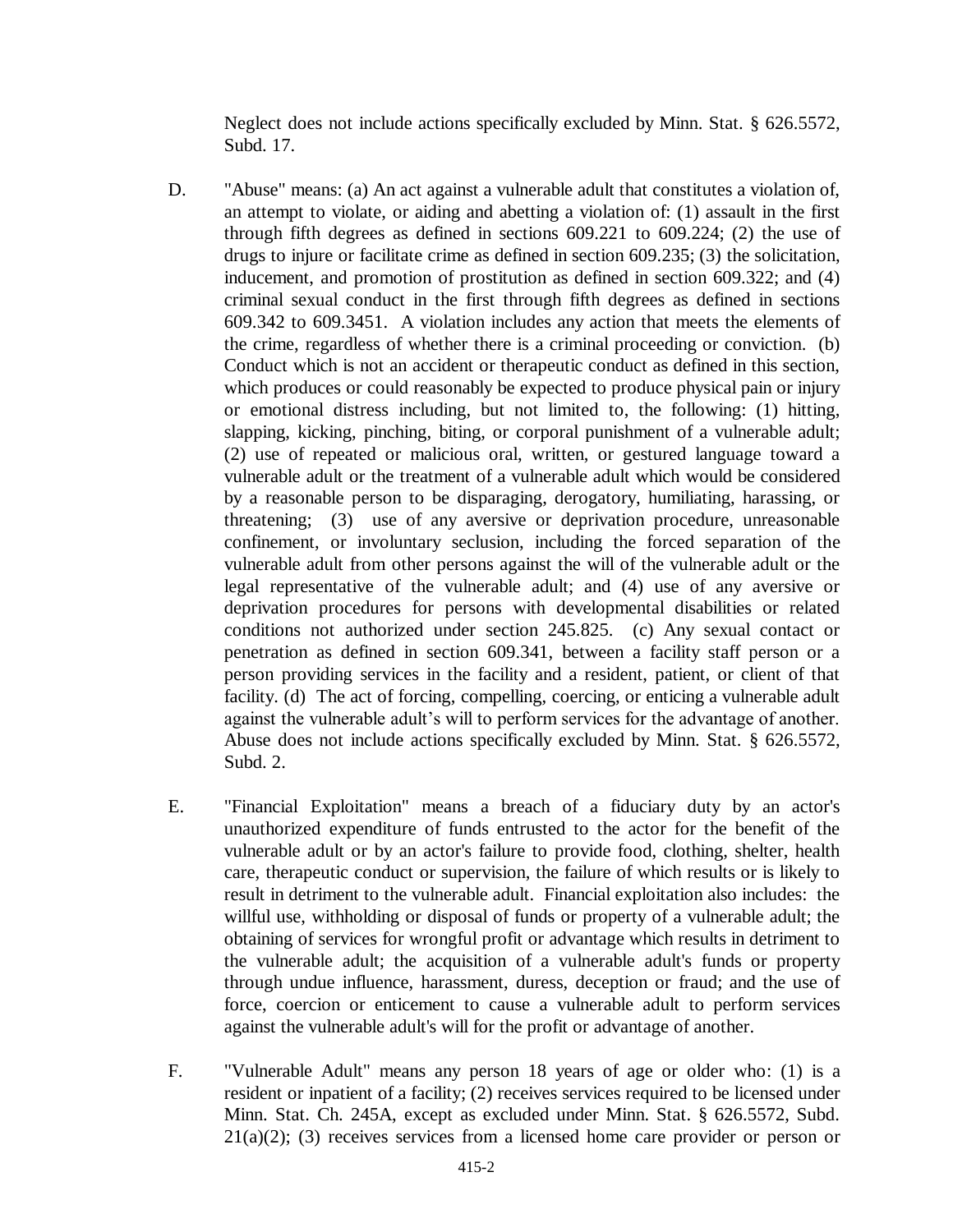organization that offers, provides, or arranges for personal care assistance services under the medical assistance program; or (4) regardless of residence or type of service received, possesses a physical or mental infirmity or other physical, mental, or emotional dysfunction that impairs the individual's ability to adequately provide the person's own care without assistance or supervision and, because of the dysfunction or infirmity and need for care or services, has an impaired ability to protect the individual's self from maltreatment.

- G. "Caregiver" means an individual or facility who has responsibility for the care of a vulnerable adult as a result of a family relationship, or who has assumed responsibility for all or a portion of the care of a vulnerable adult voluntarily, by contract, or by agreement.
- H. "School Personnel" means a professional employees or their delegates of the school district engaged in providing health, educational, social, psychological, law enforcement or other caretaking services of vulnerable adults.
- I. "Immediately" means as soon as possible, but no longer than 24 hours from the time initial knowledge that the incident occurred has been received.

# **IV. REPORTING PROCEDURES**

- A. A mandated reporter as defined herein shall immediately report the suspected maltreatment to the common entry point responsible for receiving reports.
- B. Whenever a mandated reporter, as defined herein, knows or has reason to believe that an individual made an error in the provision of therapeutic conduct to a vulnerable adult which results in injury or harm, which reasonably requires the care of a physician, such information shall be reported immediately to the designated county agency. The mandated reporter also may report a belief that the error did not constitute neglect and why the error does not constitute neglect.
- C. The reporter shall to the extent possible, identify the vulnerable adult, the caregiver, the nature and extent of the suspected maltreatment, any evidence of previous maltreatment, the name and address of the reporter, the time, date, and location of the incident, and any other information that the reporter believes might be helpful in investigating the suspected abuse or neglect. A mandated reporter may disclose *not public data* as defined under Minn. Stat. § 13.02 to the extent necessary to comply with the above reporting requirements.
- D. A person mandated to report suspected neglect or abuse of a vulnerable adult who negligently or intentionally fails to report is liable for damages caused by the failure. A negligent or intentional failure to report may result in discipline. A mandatory reporter who intentionally fails to make a report, who knowingly provides false or misleading information in reporting, or who intentionally fails to provide all the material circumstances surrounding the reported incident may be guilty of a misdemeanor.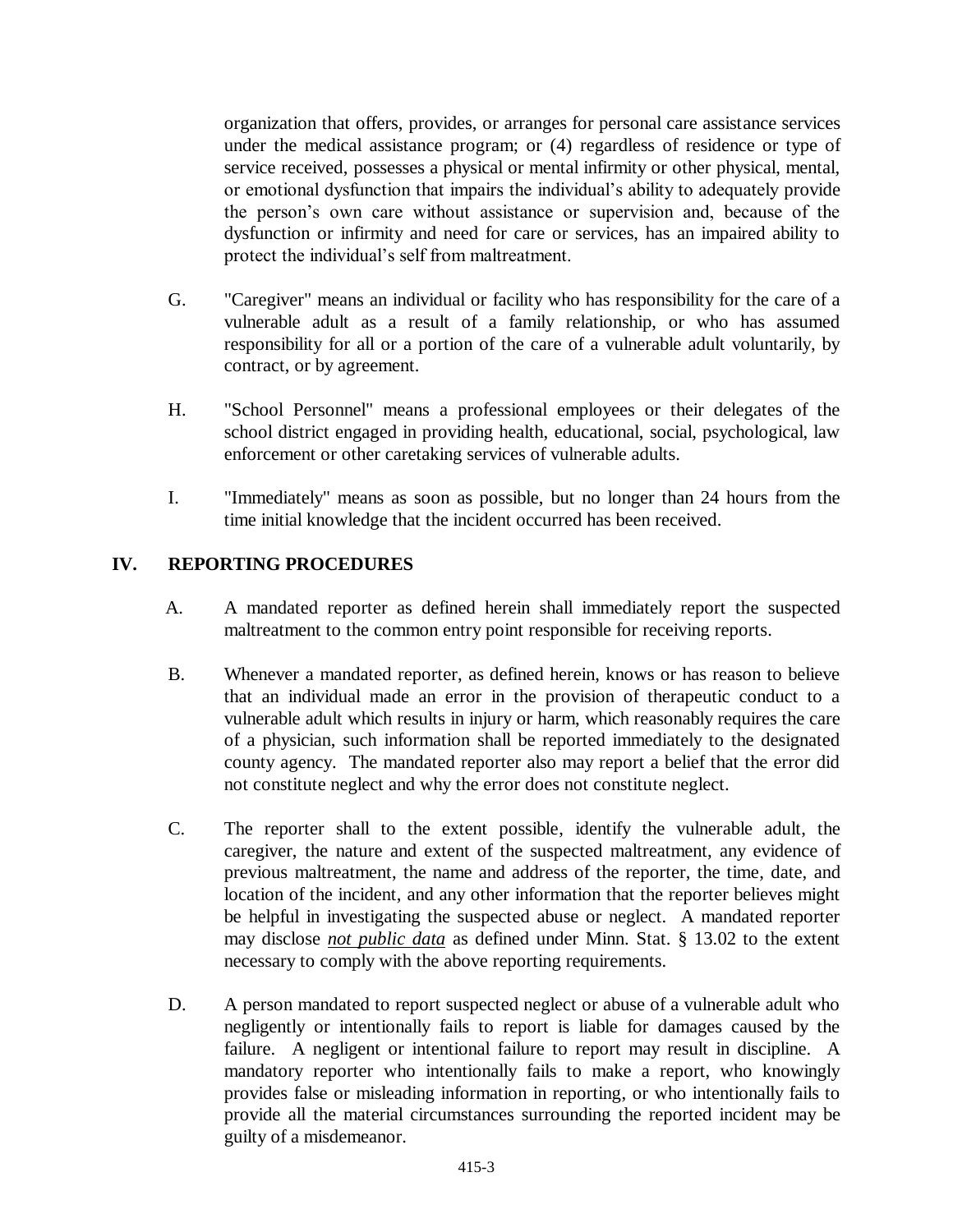- E. Retaliation against a person who makes a good faith report under Minnesota law and this policy or against vulnerable adult who is named in a report is prohibited.
- F. Any person who intentionally makes a false report under the provisions of applicable Minnesota law or this policy shall be liable in a civil suit for any actual damages suffered by the person or persons so reported and for any punitive damages set by the court or jury. The intentional making of a false report may result in discipline.

# **V. INVESTIGATION**

The responsibility for investigating reports of suspected maltreatment of a vulnerable adult rests with the entity designated by the county for receiving reports.

## **VI. DISSEMINATION OF POLICY AND TRAINING**

- A. This policy shall appear in school personnel handbooks where appropriate.
- B. The school district will develop a method of discussing this policy with employees where appropriate.
- C. This policy shall be reviewed at least annually for compliance with state law.

| Definitions)<br>Minn. Stat. § 245.825 (Aversive and Deprivation Procedures; Licensed<br>Facilities and Services)     |  |
|----------------------------------------------------------------------------------------------------------------------|--|
|                                                                                                                      |  |
|                                                                                                                      |  |
|                                                                                                                      |  |
| Minn. Stat. §§ 609.221-609.224 (Assault)                                                                             |  |
| Minn. Stat. § 609.234 (Crimes Against the Person)                                                                    |  |
| Minn. Stat. § 609.235 (Use of Drugs to Injure or Facilitate Crime)                                                   |  |
| Minn. Stat. § 609.322 (Solicitation, Inducement, and Promotion of                                                    |  |
| Prostitution; Sex Trafficking)                                                                                       |  |
| Minn. Stat. $§ 609.341$ (Definitions)                                                                                |  |
| Minn. Stat. §§ 609.342-609.3451 (Criminal Sexual Conduct)                                                            |  |
| Minn. Stat. § 626.557 (Reporting of Maltreatment of Vulnerable Adults)                                               |  |
| Minn. Stat. $§ 626.5572$ (Definitions)                                                                               |  |
| In re Kleven, 736 N.W.2d 707 (Minn. App. 2007)                                                                       |  |
| <b>Cross References:</b><br>MSBA/MASA Model Policy 103 (Complaints – Students, Employees,<br>Parents, Other Persons) |  |
| MSBA/MASA Model Policy 211 (Criminal or Civil Action Against School                                                  |  |
| District, School Board Member, Employee, or Student)                                                                 |  |
| MSBA/MASA Model Policy 403 (Discipline, Suspension, and Dismissal of                                                 |  |
| School District Employees)                                                                                           |  |